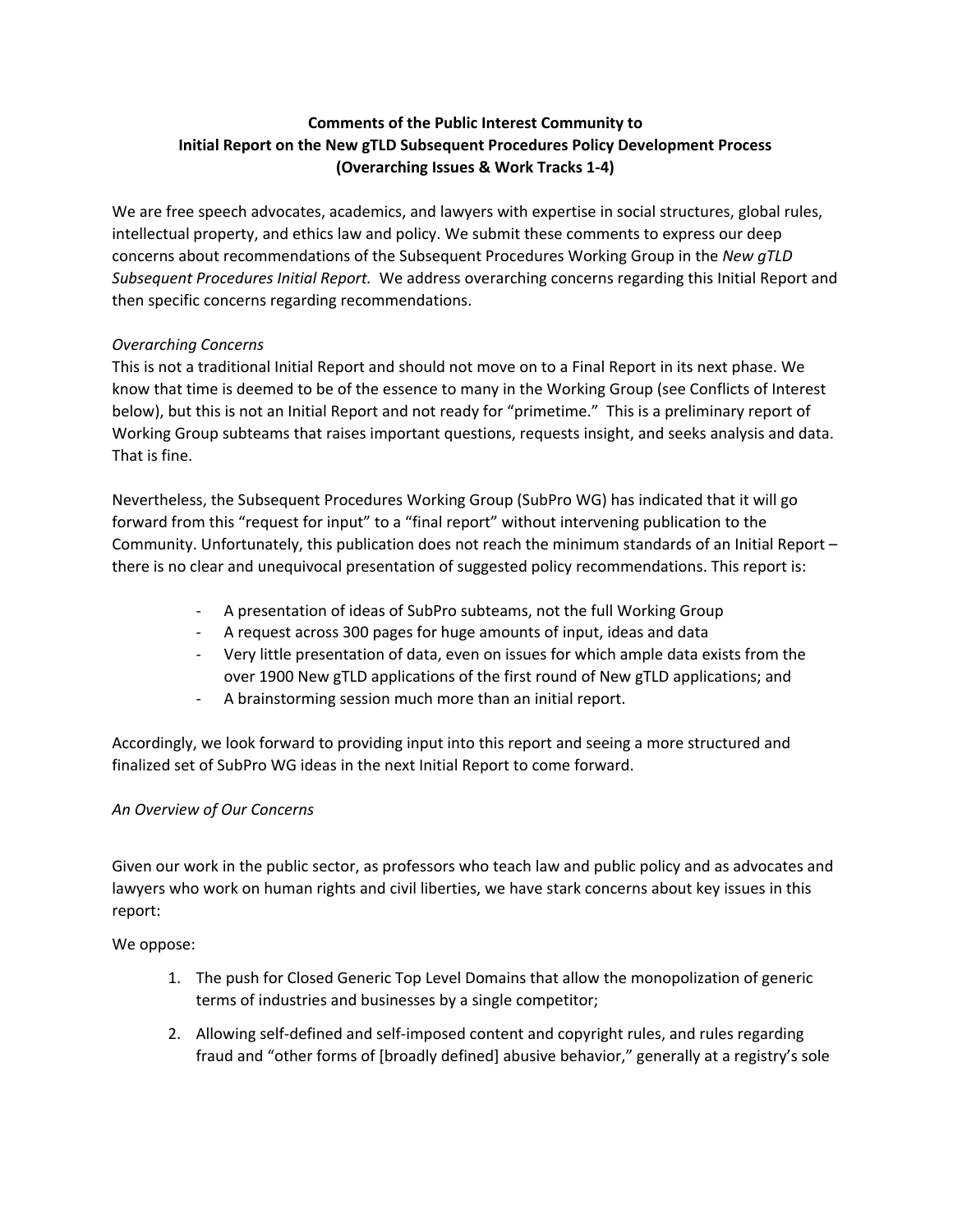discretion, potentially without giving registrants an opportunity to dispute a claim, or perhaps even to receive notice;

- 3. Overly broad protection of trademarks, in lists and procedures at the registry's discretion that go far beyond the more fair and balanced procedures that ICANN created through consensus policies;
- 4. Informal or summary takedown procedures available to members of the law enforcement community without due process or jurisdictional limitations;
- *5.* Setting up a host of "procedural changes" that amount to a capture of the New gTLD Process by large incumbent portfolio applicants and some of the largest companies in the world. This set of self-interested procedural initiatives defy the original goals of the New gTLD process: to break the artificial scarcity of the original Generic Top Level Domains and open domain names to a worldwide population – and to encourage countries, communities, tribes and groups around the world to join the gTLD space. These laudatory goals will not be achieved by many of the policies being proposed which appear design to support the drafters – largely incumbent registries who benefited greatly from the first round of new gTLDs and seek to benefit again in subsequent rounds.

#### *Specific and Substantive Concerns*

## I. **Closed Generics (2.7.3)**

Closed Generics is the idea that a single company – generally one of the world's largest– would "own" the generic description of a business or industry. Thus, in the first round, to the ICANN Community's shock, Google, Amazon, Dish DBS, L'Oreal and others applied for .SEARCH, .BLOG, .BOOK, .BEAUTY and .CLOUD (among dozens of other New gTLDs) as "Closed Generics." This meant they followed the .BRAND Model – in which the Registry is also the Registrant of each and every name in a domain.

The concept of Closed Generics runs contrary to basic principles of trademark law. A business may not claim exclusive use of the generic term for a product or service unless it can demonstrate through compelling evidence that the public has come to associate the term with a specific brand. By design, it would be next to impossible for common words like the proposed Closed Generics to be dedicated to the exclusive use of a single company under trademark law.

This unprecedented proposed control of domain names within an industry led to a backlash against the applicants. ICANN opened a public proceeding in which it heard from hundreds of small book publishers, booksellers and book printers about the proposal of Amazon to run .BOOK as a closed generic domain. Other entrepreneurs, small competitors in many fields and the Internet Community joined in this massive public comment period, and editorials opposing the land-grab appeared in blogs and publications around the world, including CircleID and The Hindu.

Government Advisory Committee members joined in the opposition and issued dozens of Early Warnings to ICANN about the violation of competition laws being created by the proposed monopolization of New gTLDs by a single competitor.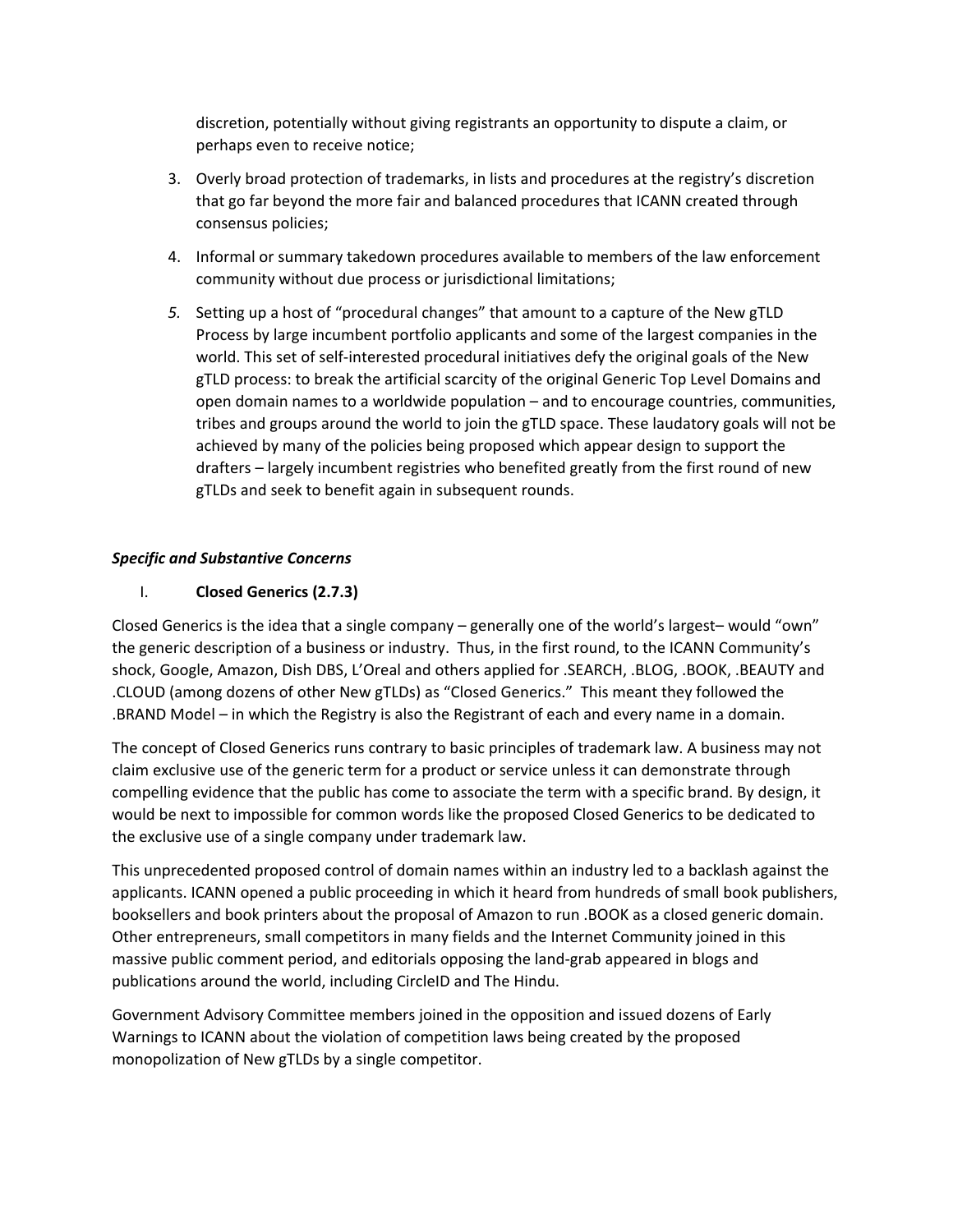ICANN clarified the rules and required that these Closed Generics be opened, and dozens were opened, or their applicants withdrew (with only one exception). These gTLDs are now some of the most robust DNS spaces online, with .BLOG and .CLOUD, among others, being used by an array of new entrants, entrepreneurs and small businesses, in addition to the large incumbents.

It comes as a great shock to the community that Closed Generics are rearing their ugly heads again. The world clearly told the ICANN Board and ICANN Community in 2013 that Closed Generics should be barred, the ICANN Board did that, and experience has shown that this bar was a positive step for fair competition and openness of gTLDs.

The words Michele Neylon wrote at the time still echo today:

#### **5 Reasons Why Closed Generic New gTLDs Should Be [Opposed](http://www.circleid.com/posts/20130224_5_reasons_why_closed_generic_new_gtlds_should_be_opposed/), CircleID, Feb. 24, 2013.**

If you're not a domain "geek" then the danger of this issue might not be that easy to understand, *so here are five reasons why "closed generics" are a really bad idea.*

*The Internet thrives with freedom of choice and openness*

*Dozens of applications to ICANN for new top level domains (gTLDs) seek to completely segregate and close-off common words for use by one company, rather than for the entire industry, group or class.*

*Generic Words Belong to All People; .CLOUD, .BEAUTY, .BOOK, .BLOG, .SEARCH and .SECURITY should be open to all with appropriate interests and industries*

*Closed Generic TLDs lead to unfair closures and improper restrictions. Companies will be barred from using the generic string of their industry to promote their own businesses on an equal and fair footing online; Entrepreneurs and inventors will be inhibited from bringing new products to market for fear that a large segment of the Internet marketplace will be closed to them; and Consumers, thinking they are accessing an entire industry, will not know the name space is controlled by one entity and competitors are locked out*

*ICANN rules allowed a limited exception for Brands to create a closed space (.BMW), but not for entire classes of goods, services and people to close off (.STORE, .CARS and .BABY)*

We note that Microsoft emphatically agreed.

[https://www.icann.org/en/system/files/correspondence/pangborn-to-crocker-et-al-31jan13-en.pdf.](https://www.icann.org/en/system/files/correspondence/pangborn-to-crocker-et-al-31jan13-en.pdf)

It may serve the financial interests of many ICANN incumbents and existing New gTLD portfolio applicants to re-create Closed Generics, but it violates every modicum of fairness, use of language, and legal precedent.

## **We strongly support the option of 2.7.3.d.1: No Closed Generics: Formalize GNSO policy, making it consistent with the existing base Registry Agreement that Closed Generics should not be allowed.**

To specific questions raised in the report, we add:

2.7.3.e.1 No Closed Generics for the reasons set out above.

2.7.3.e.2 No Closed Generics for the reasons set out above.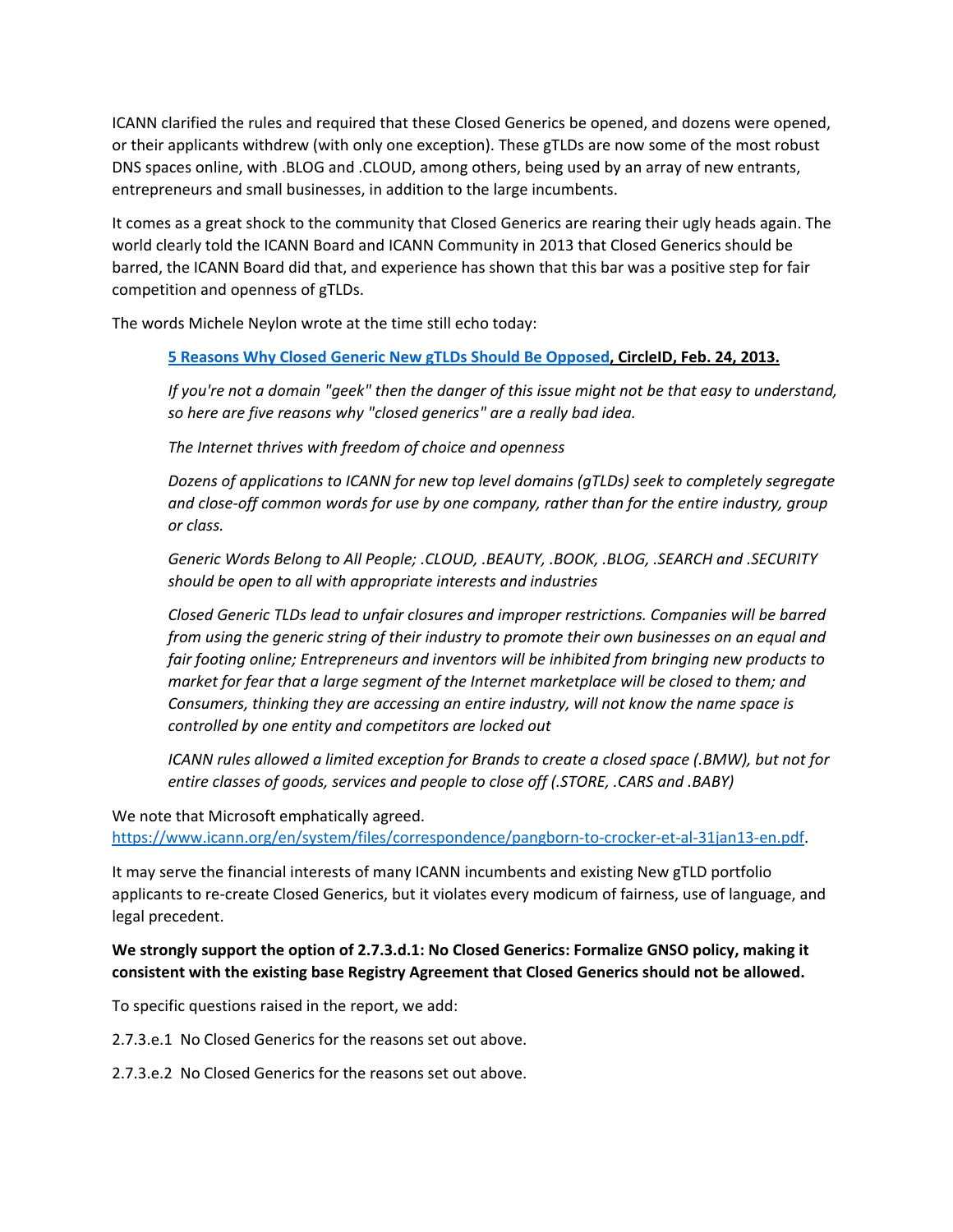2.7.3.e.3 No Closed Generics for the reasons set out above.

#### **II. Voluntary Public Interest Commitments (2.3.2)**

**Let's stop calling "voluntary public interest commitments" part of the "Global Public Interest." They're not. Voluntary Public Interest Commitments (better labeled "Individual Commitments by Applicants"), imperil free expression and due process.**

**We note these Individual Commitments by Applicants (Voluntary Public Interest Commitments "VPICs") were not created by the ICANN policy development process. They were an idea created "on the fly"** by then ICANN CEO Fadi Chehade. He was seeking a place in the ICANN contract for Applicants to respond to Government Advisory Committee "early warnings" in a meaningful and directed way. He decided that applicants should place their commitments to Government Advisory Committee members directly into the registry's agreement with ICANN. Unfortunately, ICANN allowed revisions far beyond these narrow agreements.

Instead, ICANN created a dumping ground called "Specification 11." ICANN Staff allowed applicants to place anything they wanted to commit to in this section. *Unlike any other section of the New gTLD applications, these Individual Commitments (VPICs) were never open for review by the public; and ICANN's Legal Staff never reviewed them either.* Instead, this laundry list of unilateral terms thrown into the applications at a chaotic time became a desperate attempt by applicants to curry favor with anyone who they thought might help them though the application process.

No one disputes that in Round 1, these Individual Commitments by Applicants (VPICs) violated a huge range of human rights and civil liberties. They included:

- Regulation of Internet content by registries, and suspension of domain names, based on arbitrary criteria and without due process. These included proposals to police the Internet for copyright infringement and fraud (vaguely defined). Registries would act as police, judge, jury, and executioner, applying unilateral rules not required by national law or ICANN consensus policy. Registrants of suspended domains would have no meaningful recourse.
- Barring of proxy and privacy services, thus bypassing both privacy rights and the ICANN consensus policy embracing proxy and privacy services;
- Close and secretive cooperation by the Applicant with law enforcement requests without regard to jurisdictional limits of those law enforcement officers, or to due process and existing mechanisms that require registrants be notified of allegations against their speech or activities online; and
- Adoption of the much-maligned "Global Protected Marks List" a block of trademarked terms across many new gTLDs that are enforced without regard to context in a way that violates the jurisdictional limits of the trademark, and far overreaches the categories of goods and services protected under the issued trademark. The List deprives other potential registrants of basic words and names that accurately describe their activities online, both noncommercial and commercial. It also violated the New gTLD Rights Protections Mechanisms created by the ICANN Community. The Community adopted these mechanisms as Consensus Policies that offer many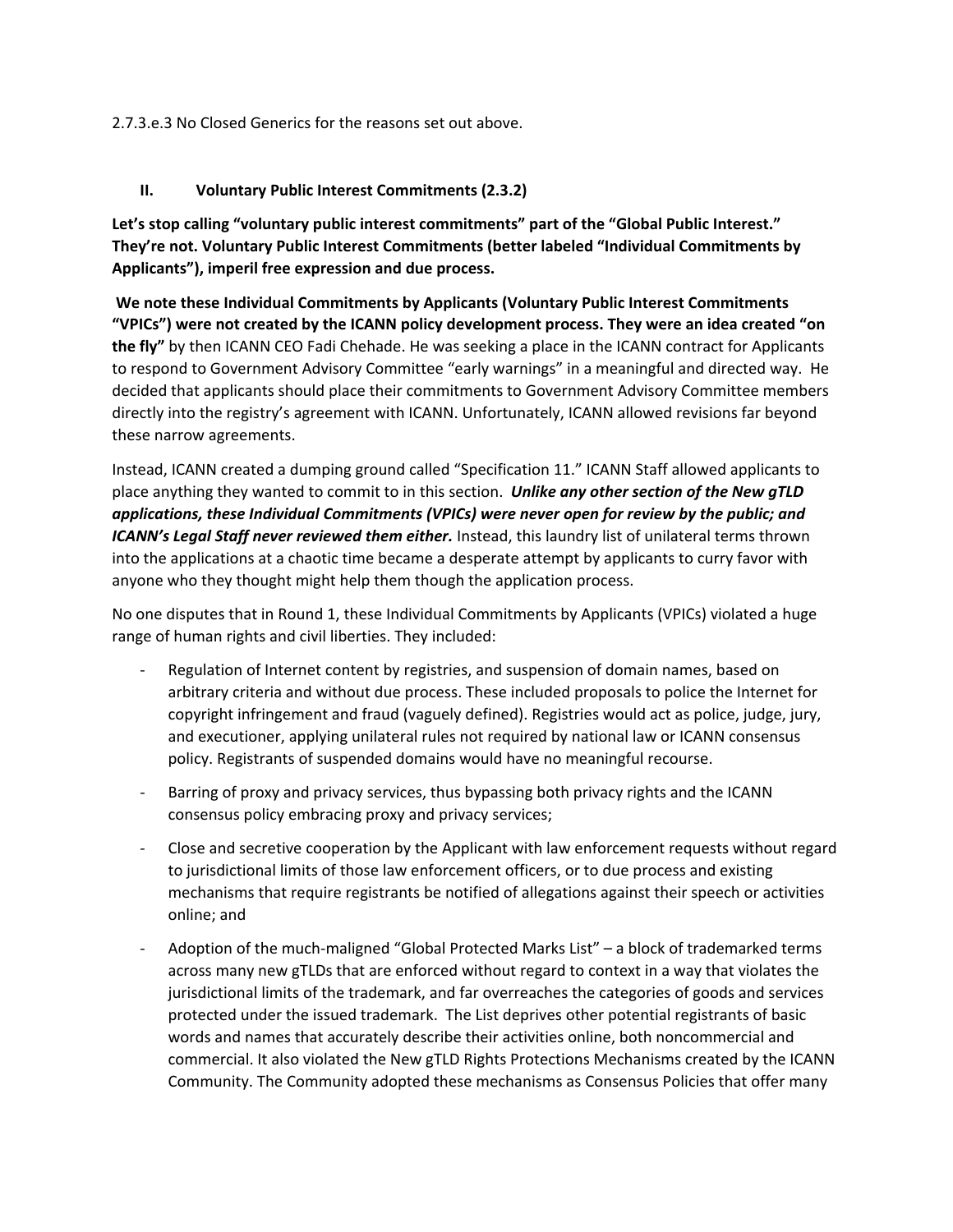forms of protection for trademark owners, but the Community expressly (and loudly) rejected the Globally Protected Marks List.

Given that these Individual Commitments (VPICS) were not reviewed by the Community, or even by ICANN staff, they can have no precedential value. **Individual Commitments (VPICs) must not be grandfathered into future new gTLD applications**. Accordingly, in future rounds**:**

- $\circ$  Only Individual Commitments (VPICS) narrowly tailored to the precise concerns of the GAC and Community for a particular New gTLD application should be allowed in an application;
- o No other Individual Commitments should be allowed;
- o All Individual Commitments must be put out for public comment and review;
- *o* Any Individual Commitment outside the scope and mission of ICANN as set out in the New Bylaws must not be accepted. In particular, Individual Commitments should not encompass the regulation of speech on websites or in Internet applications.

*New gTLD Applications in future rounds must be an opportunity run a gTLD, not to become a global censor, set aside ICANN Consensus Policy, expand intellectual property protection, or bypass due process.*

To specific SubPro WG Report Questions:

2.3.2.c.1: Mandatory PICs: No, the Working Group should not recommend that Specification 11, Section 3(a) be adopted as a policy recommendation. It ensompasses intellectual property policing of Internet content which is beyond the scope and mission of ICANN.

2.3.2.c.2 – Only narrowly-tailored Voluntary Commitments with the GAC, the Board and the Community to settle a specific pending issue should be allowed. All such Individual Commitments must be put out clearly and prominently for public comment as a revision to the Public Portion of the Application which the public is already reviewing.

2.3.2.c.3 No other forms of Individual Commitments (VPICs) should be permitted for the reasons set out above.

2.3.2.c.4 No other forms of Individual Commitments (VPICs) should be permitted for the reasons set out above.

# III. **Delete from "Technical, Financial and Operational Review" the massive overreach and overprotection of Trademark owners in Globally Protection Marks List (Section 2.7.7 Applicant Review)**

Buried in the technical, operation and financial review section of the report, strangely, is a broad and unjustified enforcement mechanism for the Globally Protected Marks list (the rejected over-expansion of trademark law discussed in Section II above). As noted, this type of protection applied to a string of letters, divorced from the context of specific goods, services, and geographic territories of use, was roundly rejected by the GNSO and ICANN Board, but slid into the Individual Commitments of the so-called Voluntary Public Interest Commitments of the first round (and later technical modifications).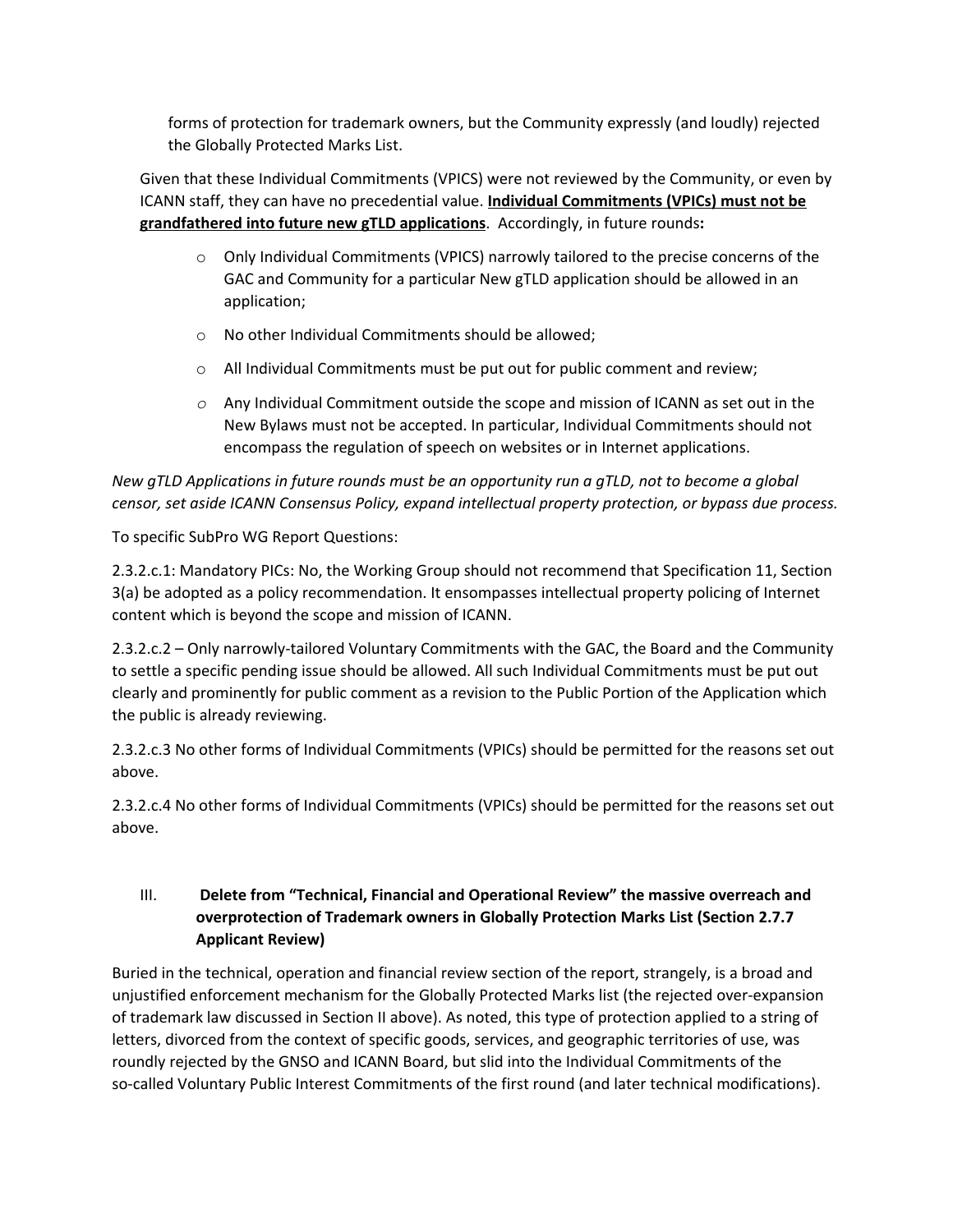Clearly, there is nothing technical, financial or operational about the over-protection of trademark rights. These issues are handled in another working group – the Review of All Rights Protections Mechanisms PDP WG – and do not belong here. Sliding GPML as an automatic service that all future gTLD applicants may offer is a bastardization of the ICANN process and a burying of issues that deserve to be discussed in the light of day.

Since the "first round," ICANN has gained its independence from ICANN and adopted rules that dictate the scope and mission of its work. These "New Bylaws" are narrowly tailored for the oversight of the Internet infrastructure, not the over-expansion of trademark law.

GPML must not be grandfathered in, and must certainly not be buried under the seemingly technical title of Applicant Reviews. They must simply be eliminated completely.

# IV. **Procedural Issues**

A range of procedural proposals trouble us also. We note that each of these requires additional work, further definition and a return to the Community in a future "initial report" for discussion and debate prior to any final decisions.

# 1. **No unlimited numbers of registrations and no first-come, first-served registrations (Section 2.2.3)**

First-come, first-served applications (which SubPro WG appears to reject in one part of its report and put out for public comment in another part) should simply be rejected. It gives the largest Internet companies unlimited opportunity to apply for New gTLDs before anyone else has a true chance to apply. It goes against the ICANN Community's goal of opening up New gTLDs to the Global South and smaller communities by bypassing the opportunity for education and outreach. Whoever knows about the New gTLD applications can file thousands of applications when the round opens, and thereby eliminate opportunities from the rest of the world.

Accordingly, New gTLDs should be opened in future "rounds" and applications must be limited.

a) **Future rounds** – we agree that there must be specific times when applications can be submitted, when the acceptance window closes, and when the process for review by the public begins.

As part of the community of "watchers," we need specific times to check new lists of gTLD Applications, to file public comments and to assist with objections (as appropriate). There should be years between each round of New gTLDs to be fair to everyone, including the public and the watchers who serve as volunteers in this process. Full and fair public review is a part of the legitimacy of the New gTLD process.

b) **Limit Applications** - In a similar vein, applications by a single company, partnership or venture must be limited. There are incumbents in this community who have the time, resources and interest to submit thousands of new gTLD applications. Such unlimited applications are not fair to the rest of the world (still learning about the New gTLD process) or to the Community which needs to comment on them. Strict limits on the number of applications per company and in cooperation with other companies is both fair and allows for adequate oversight and public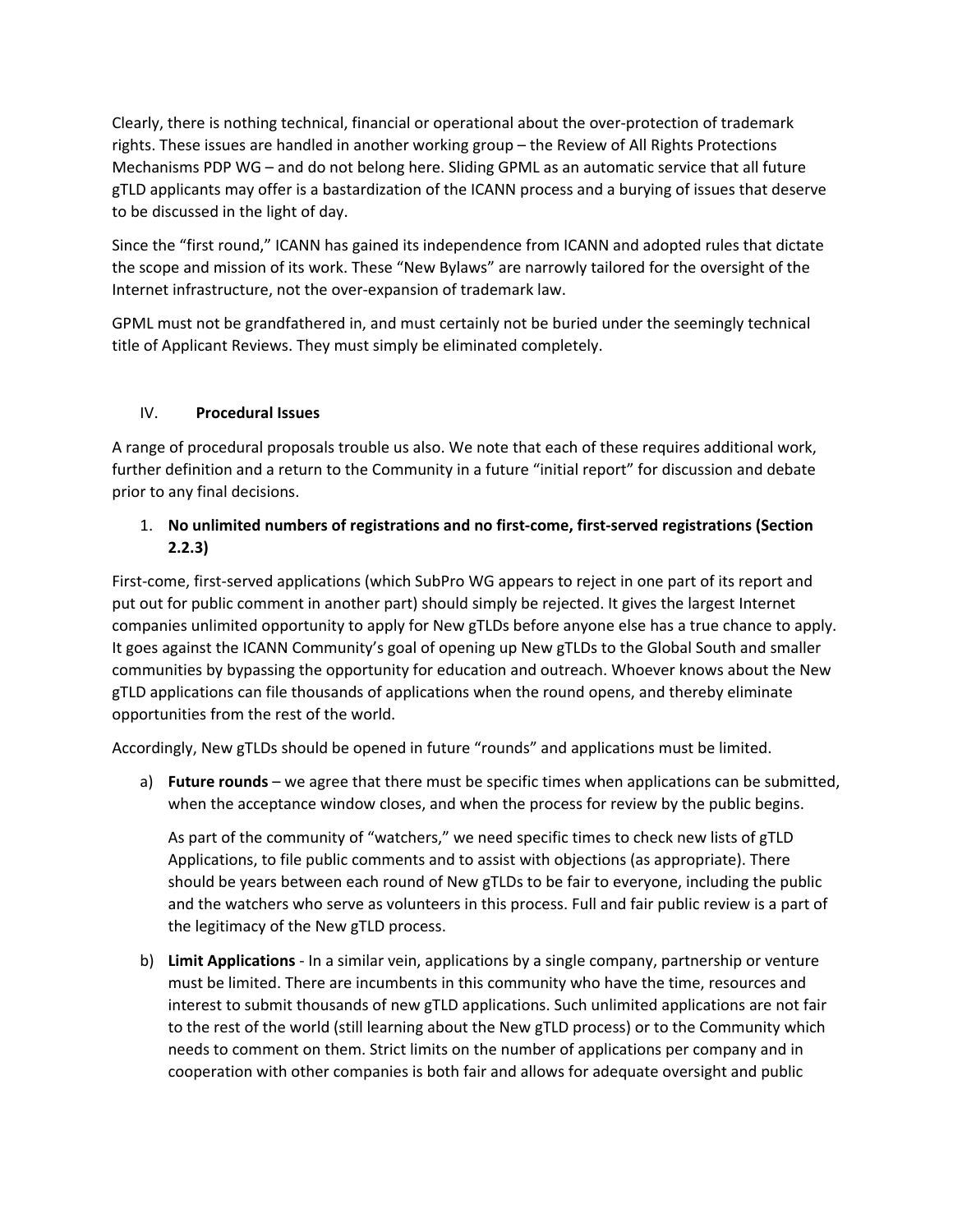review. We recommend that ICANN allow no more than 2 dozen applications for each company, including its parent company, subsidiaries, and affiliates.

The few gTLD companies of today must not be allowed to dominate the DNS resources of tomorrow.

### 2. **The Predictability Framework (Section 2.2.2)**

The Predictability Framework is a misnomer. It creates with the "implementation review team" a standing group for New gTLD policy interpretation. There are two problems with this proposal:

- a) It is not what implementation review teams do, and
- b) It is unfair to the public.

While implementation review teams are technically open, in reality, they operate small groups run by ICANN staff working with the few people in the Community (normally registries and registrars) who can work through the technical details of deploying the policy. Few member of the public follow implementation review teams closely, and for good reason. if they do their jobs properly, these teams merely create the technical template for implementation of policies created in the open and public PDP process by the Community.

Increasingly, however, implementation review teams are re-interpreting and changing policy decisions made by the Community. This is an over-extension of implementation review teams widely opposed and contrary to the multistakeholder model. However, it looks as if the SubPro WG is looking to instantiate the worst of the implementation review team attributes into a standing implementation team – with policy interpretation (which is in truth policy-making) powers – and put under the Predictability Framework.

Such a concept we strongly oppose. It is a violation of ICANN processes, and hides from the public the policy making process (buried within a technical proceeding). Further, it hands policy interpretation to a narrow subgroup—those who are implementing for their own use and in their own interests. This cannot be a good idea.

Accordingly, in response to question 2.2.2.e.1, *Does the concept of a Predictability Framework make sense to address issues raised post launch?* The answer is a clear NO. The dangers outweigh the benefits and play into the hands of those seeking to expand their own financial interests.

## 3. **Variable Fees (Section 2.5.1)**

We worry about fees that would advantage incumbents and penalize newcomers. We recommend that a single free structure be adopted, at least in a given category of New gTLDs.

## 4. **Application Queuing (Section 2.6.1)**

We recommend that the New gTLD Application Queuing process continue to place Internationalized Domain Names at the top of the list for technical, operational and financial review. This process worked well in the first round and allowed many newcomers to the ICANN process to have shorter timelines on their application processing. We see no reason to change a system that worked, and that served the larger goals of the New gTLD program, namely to open New gTLDs to registries across the world, to new languages and scripts, and to new populations and communities.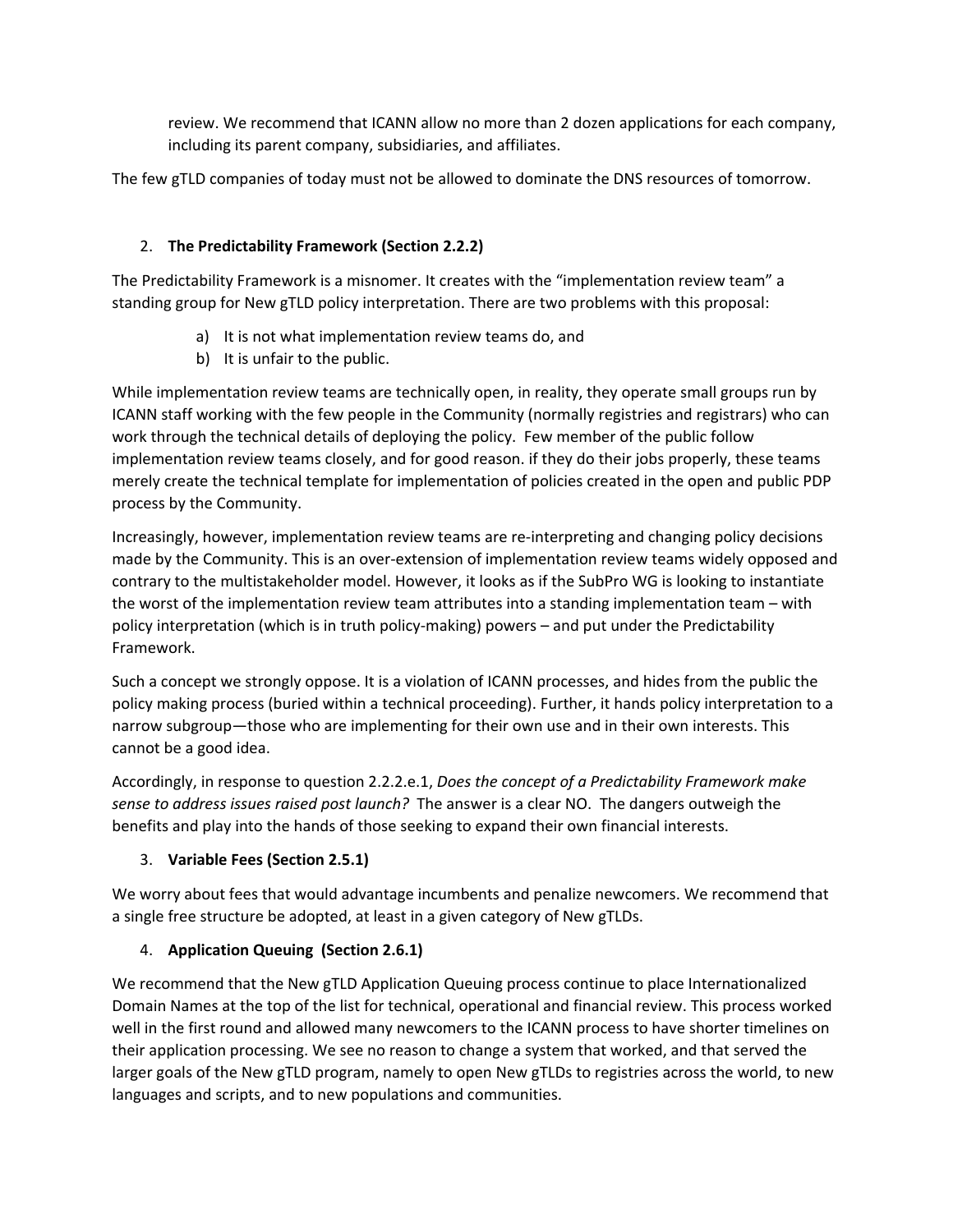## V. **A Warning about Conflict of Interest and Self-Interested Policies**

We note that the ICANN Volunteer Community is stretched very thin these days. There are many policy issues on the table, and an insufficient number of volunteers to staff them from across the Community. This raises a special obligation for impartiality among those writing the rules – especially among those in the SubPro WG.

In our observation, however, many in the SubPro WG seem to have direct financial ties to the outcome of the policies they are negotiating for New gTLDs, on behalf of their companies, clients and customers. We understand that many individuals in this WG stand to benefit directly from the rules they create.

This is a problem. Further consideration, and special emphasis on public interest and human rights issues, needs to be done. Further, in the interests of fairness, fuller disclosure of the financial interests of the SubPro WG participants needs to take place – or else everyone with a direct interest in the outcome of the policies being negotiated (on behalf of themselves, companies, clients or customers) needs to recuse themselves.

In the next report, we ask that published contemporaneously be a table of:

- The SubPro Member Names and Employers
- Past and Current clients and customers of New gTLD applicants and registries
- Working Group meetings attended
- Subteam membership and subteam meetings attended.

#### **Conclusion**

New gTLDs are a global resource and policies must be created to share them across the world – not just those who are next to the New gTLD application table. New gTLD applicants and registries must not be allowed to create their own rules for content monitoring and deletion, trademark expansion, due process bypassing and other forms of content control, and they should not be allowed to be register unlimited numbers of New gTLD applications.

Not only the interest of those at the SubPro WG table must be respected, but prior issues and concerns raised by the Community. In no event should Closed Generics be allowed to return; the world rejected this idea years ago.

Those with a direct financial interest in the policies they are creating should flag their interests more clearly in the next round of SubPro WG proposals. We look forward to another round of comment with more details and recommendations.

Sincerely yours,

Electronic Frontier Foundation